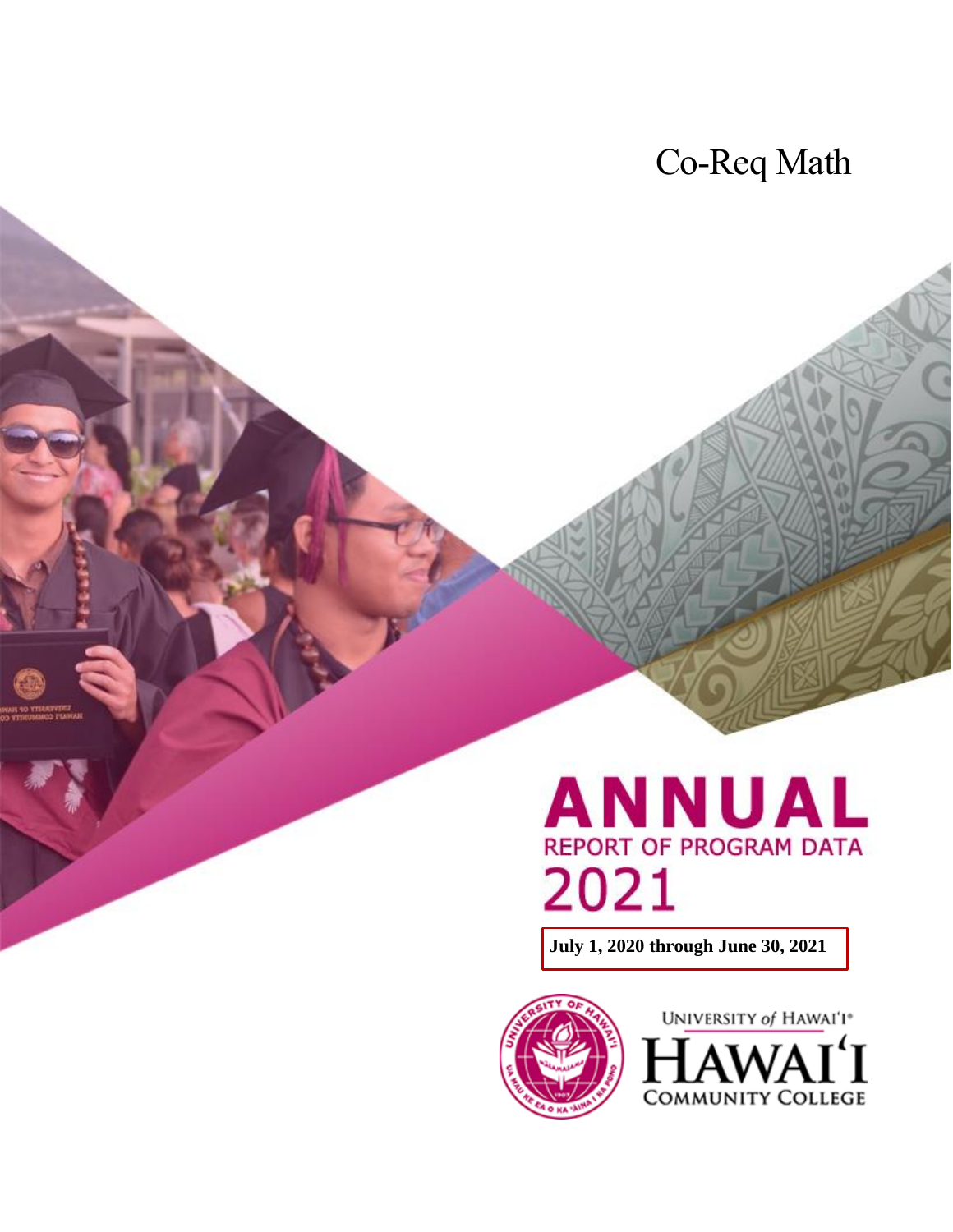### **1. Program or Unit Description**

Hawaii CC has STEM and non-STEM mathematics pathways. We teach a variety of first-year math courses and offer a single level of remediation for those students who do not place into college-level math courses. Math 98 is targeted for incoming students with math skills below that of a general college-level course but who do not want to spend an extra semester in remediation. Instead, students are able to take a college-level course (e.g. Math 100) with Math 98 as a co-requisite. As a co-requisite course, Math 98 is not a program, and has no specific PLOs. Instead, it follows the SLOs for the individual math courses for which it is co-req'd and the PLOs for the program they belong to (Liberal Arts, Natural Science, etc.).

Math 98 will serve as a co-requisite for Math 100 or Math 115 students who do not place into that course but require remediation. Students will be able to take Math 98/Math 100 or Math 98/Math 115 (after approval from CRC, see below) instead of having to take Math 75X (first semester) and then Math 100 or Math 115 (second semester), thus fast-tracking students towards completion of a college math course within the first year.

### **2. Analysis of the Program/Unit**

#### [UHCC Annual Report of Program Data \(VARPD\)](https://uhcc.hawaii.edu/varpd/)

Fifty-nine percent of first year Hawaiʻi CC students enrolled in a math class in their first two semesters. This does not meet the UH System enrollment goal of 100% enrollment in a math class during the first year of study.

The efficiency goal for 2022 is to have 75% of students placed at one-level below college ready to pass college-level math within a semester of enrolling. In 2020-21, 22% of students one level below college-level math passed college-level math in the first semester. This is substantially below the goal of 75%. For students who placed two levels below, the 2022 goal is 70% passing college-level math within one year of enrolling in math. In the 2020-21 year, 41% of students that placed two levels below completed college-level math. In general, our lowest level math placers are still far below the goals set. Interestingly, 59% of students who had no math placement passed college-level math within two semesters of enrolling in 2020-21. Overall, 61% of new students completed a college level math course, which is encouraging.

Looking closer, the ARPD data (see table below) seems to be skewed for the placement of students at one and two levels below college-level math. For students that placed one level below, the ARPD shows 27 total students enrolled and six completed. The actual number of students enrolled in Math 97E and Math 82X, courses that are remediation for students that place one-level below college math, was 169 students. The low completion rate may be due to the high number of students who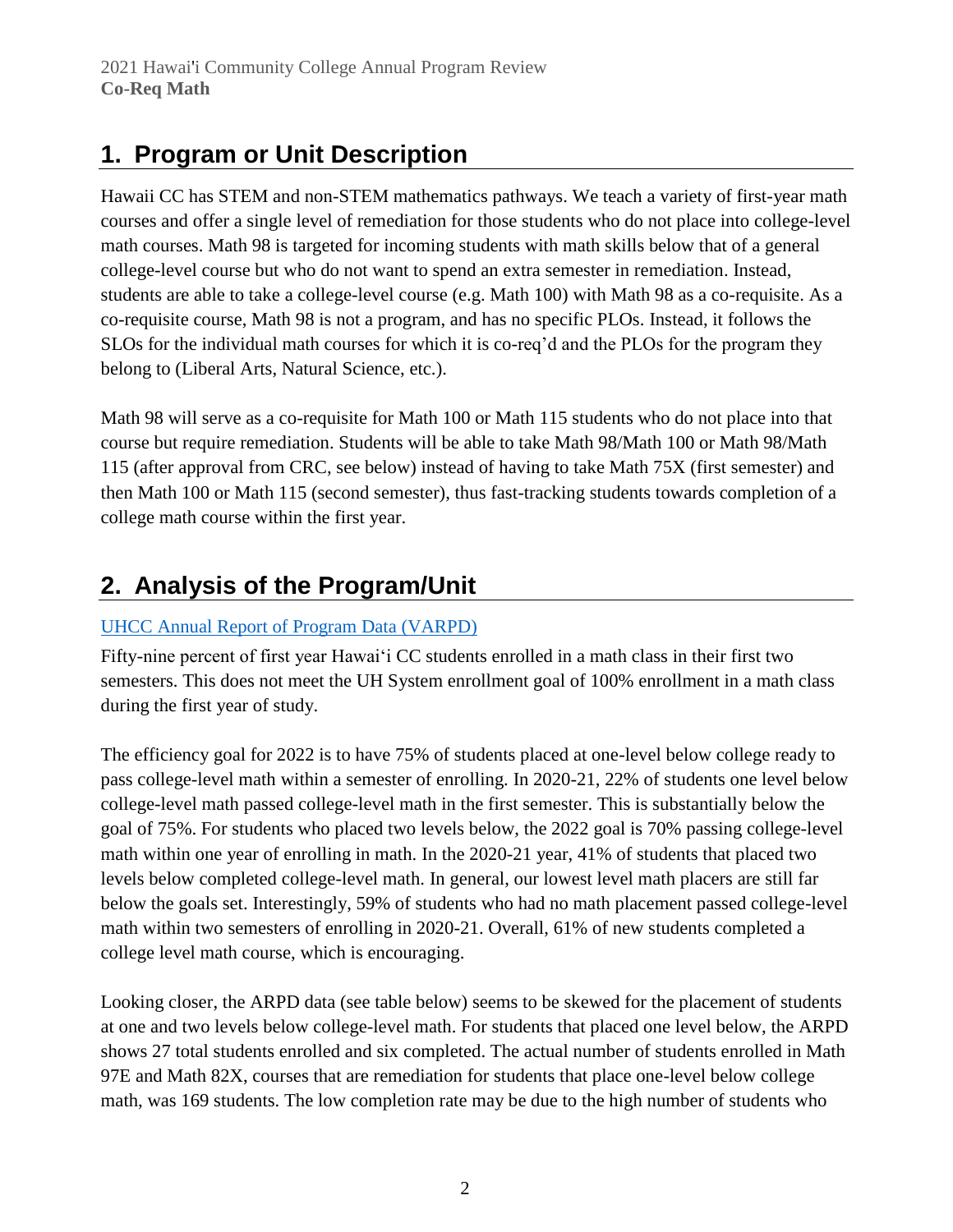placed two levels below being enrolled in a one-level below course. These students are forced to enroll in the one-level below courses, because we don't offer lower levels of remediation.

Many of our students are part-time, adjust their schedules without the input of an academic advisor, and complete certificates that do not require a math course. The UH System enrollment goal of 100% during the first year of study continues to be unachievable without a system in place that is built into Banner/STAR that requires students to enroll in Math courses in their first year.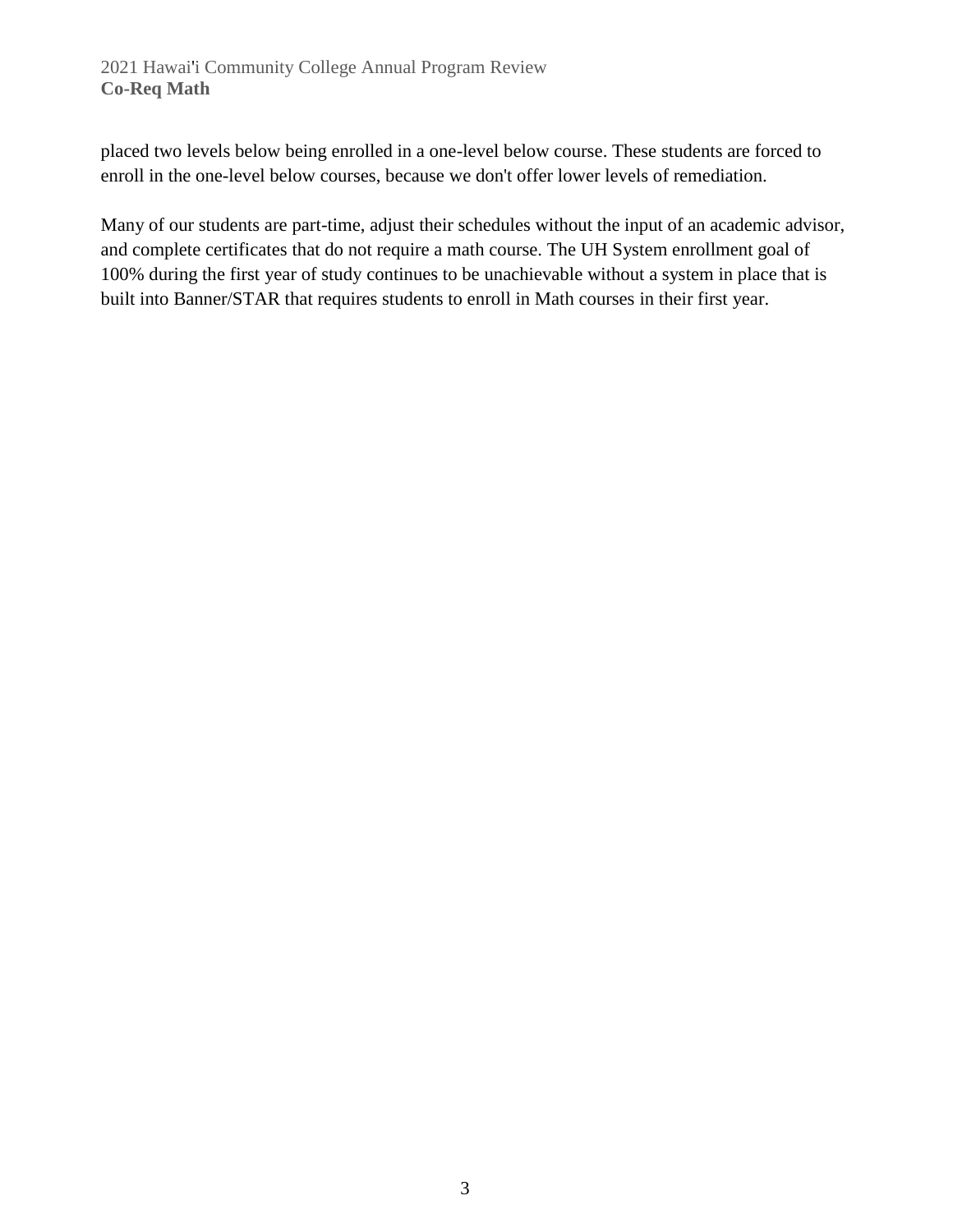**College: Hawai'i Community College** Program: Co-Req Math

Print ARPD

#### ENROLLMENT GOAL: 100% of new students enroll in Math in their first year

Table 1. Percent of New Students Attempting Math in their First Year

| <b>Fall Semester</b> |     | New Students <sup>1</sup> Enrolled in Any Math | % Enrolled | <b>Did Not Enroll</b> | % Not Enrolled |
|----------------------|-----|------------------------------------------------|------------|-----------------------|----------------|
| Fall 2018            | 442 | 257                                            | 58%        | 185                   | 42%            |
| Fall 2019            | 495 | 283                                            | 57%        | 212                   | 43%            |
| Fall 2020            | 397 | 235                                            | 59%        | 162                   | 41%            |

<sup>1</sup> Entering fall as first-time freshmen or first-time at campus transfers, no prior Math courses, classified, degree-seeking only.

#### EFFICIENCY BY PLACEMENT GOALS:

- 1. By 2021, 75% of students placed at one level below college-ready standards will complete their college-level Math course within one semester of enrolling in Math.
- 2. By 2021, 70% of students placed at two or more levels below college-ready standards will complete their college-level Math course within one year of enrolling in Math.

Table 2. Strategic Directions: College-Level Math Completion by Placement, New Students 1

|                          | AY 2018-19      |                          |                                                | AY 2019-20      |           |                                                       | AY 2020-21      |                          |                                                |
|--------------------------|-----------------|--------------------------|------------------------------------------------|-----------------|-----------|-------------------------------------------------------|-----------------|--------------------------|------------------------------------------------|
| Math<br><b>Placement</b> | <b>Enrolled</b> | <b>Completed</b>         | $\frac{9}{6}$<br>Completed<br>College<br>Level | <b>Enrolled</b> | Completed | $\frac{9}{6}$<br><b>Completed</b><br>College<br>Level | <b>Enrolled</b> | Completed<br>2           | $\frac{9}{6}$<br>Completed<br>College<br>Level |
| College                  | 288             | 175                      | 61%                                            | 301             | 191       | 63%                                                   | 265             | 197                      | 74%                                            |
| 1-level                  | 8               |                          | 38%                                            | 52              | 20        | 38%                                                   | 27              | 6                        | 22%                                            |
| 2+ levels                | 102             | 35                       | 34%                                            | 90              | 31        | 34%                                                   | 121             | 50                       | 41%                                            |
| Technical<br>Math        | 0               | $\overline{\phantom{a}}$ |                                                | 0               | ٠         | $\overline{\phantom{a}}$                              | 0               | $\overline{\phantom{a}}$ |                                                |
| No<br>Placement          | 25              | 17                       | 68%                                            | 16              | 12        | 75%                                                   | 34              | 20                       | 59%                                            |
| <b>TOTAL</b>             | 423             | 230                      | 54%                                            | 459             | 254       | 55%                                                   | 447             | 273                      | 61%                                            |

<sup>1</sup> First-time attempters/enrolled in Math; no prior subject history; classified, degree-seeking only.

<sup>2</sup> Completed within one semester for College and 1-level, within two semesters for 2+ and no placement levels.

STUDENT LEARNING GOAL: All students meet course student learning outcomes.

Table 3. Math Course Completion Rates, All Students

|                | AY 2018-19               |           |                            | AY 2019-20               |                          |                                   | AY 2020-21               |                          |                            |
|----------------|--------------------------|-----------|----------------------------|--------------------------|--------------------------|-----------------------------------|--------------------------|--------------------------|----------------------------|
| Math<br>Course | <b>Enrolled</b>          | Completed | $\frac{9}{6}$<br>Completed | <b>Enrolled</b>          | Completed                | $\frac{9}{6}$<br><b>Completed</b> | <b>Enrolled</b>          | Completed                | $\frac{9}{6}$<br>Completed |
| 26             | 174                      | 97        | 56%                        |                          | ٠                        | -                                 | $\overline{\phantom{a}}$ | ۰                        |                            |
| 76             |                          | 6         | 86%                        | $\overline{\phantom{a}}$ | $\overline{\phantom{a}}$ | $\overline{\phantom{0}}$          | $\overline{\phantom{0}}$ | $\overline{\phantom{a}}$ |                            |
| 82X            | $\overline{\phantom{0}}$ |           | $\overline{\phantom{a}}$   | 128                      | 78                       | 61%                               | 42                       | 27                       | 64%                        |
| 100            | 339                      | 205       | 60%                        | 323                      | 202                      | 63%                               | 291                      | 224                      | 77%                        |
| 103            | 67                       | 38        | 57%                        | 66                       | 33                       | 50%                               | 69                       | 49                       | 71%                        |
| 115            | 71                       | 33        | 46%                        | 139                      | 101                      | 73%                               | 129                      | 101                      | 78%                        |

Date Last Modified: 2021-11-16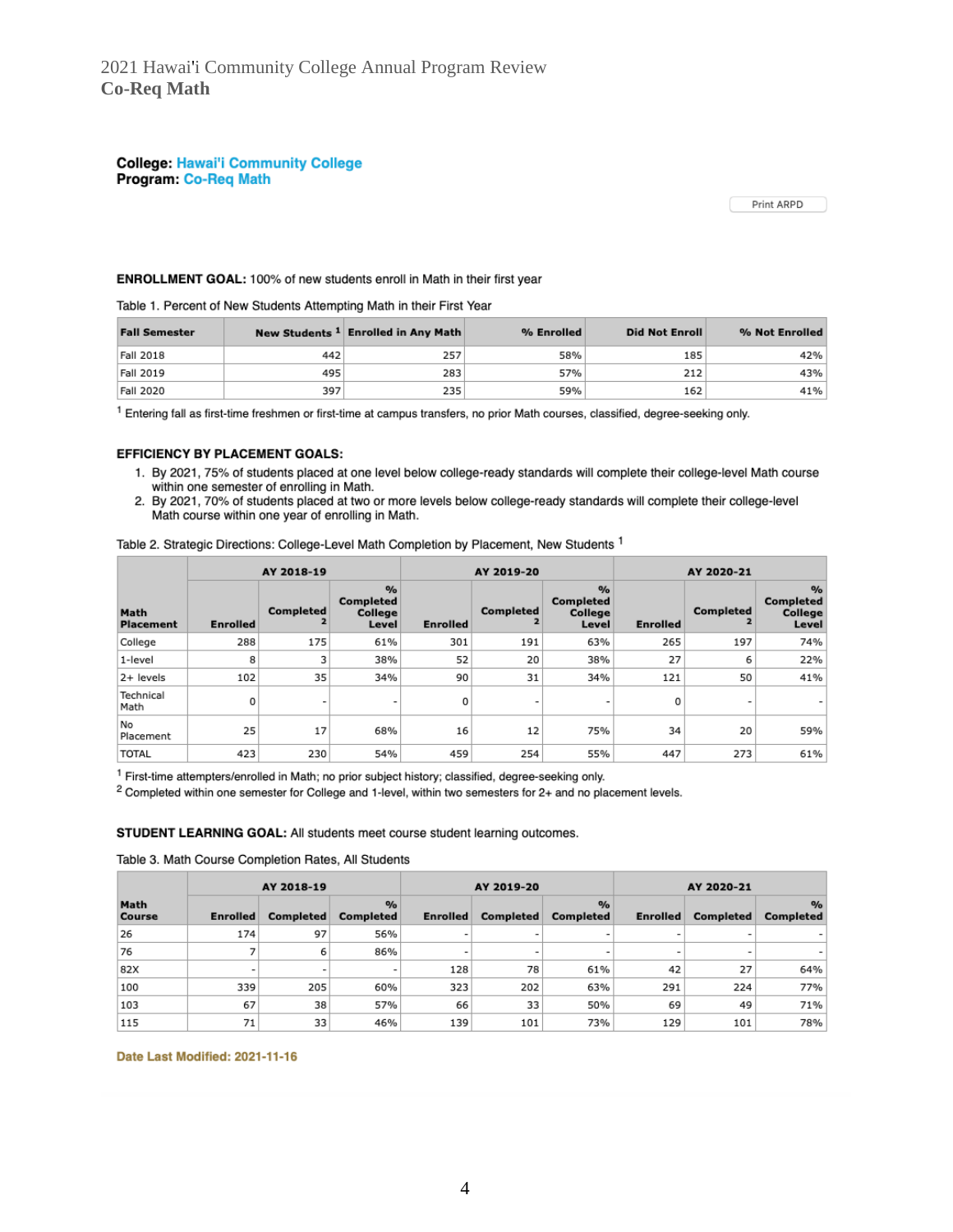### **3. Program Learning Outcomes or Unit/Service Outcomes Assessment Results.**

- a) List of the Program Student Learning Outcomes or Unit/Service Outcomes
- b) Program or Unit/Service Outcomes that have been assessed in the year of this Annual Review.
- c) Assessment Results.
- d) Changes that have been made as a result of the assessment results.

As a co-requisite course, there are no Program Learning Outcomes for Math 98. This course is linked with the Liberal Arts PLOs (#2 - Think Critically and #3 Reason Quantitatively) and the math courses for which it is co-req'd. Therefore, there is no separate assessment of the Math 98 course; assessment only takes place within a co-req'd Math 100 course. Math 98 was not offered in AY 2020-21. In the future, we will include results for Math 98 when Math 100 is assessed - if a coreq'd section of Math 100 is scheduled.

### **4. Action Plan**

Based on findings in Parts 1-3, develop an action plan for your program or unit from now until your next Review, or as appropriate, update the action plan provided in your last Comprehensive Review. Be sure to focus on areas to improve as identified in ARPD data or unit-developed measures, the results of assessments of student learning or unit/service outcomes, and results of survey and other data used to assess your program or unit. \*The action plan may be amended based on new initiatives, updated data, or unforeseen external factors between now and the next Comprehensive Review.

In the last comprehensive review, we were hoping to create an experimental, co-req'd math course to help with remediation for Math 100. Since then, Math 98 was created. We plan to determine success levels of Math 98/Math 100 as compared to the previous pathway (Math 75x followed by Math 100) and will analyze success rates when we have run enough sections for the data to be meaningful.

Our action plan for this year includes proposed improvements to and the expansion of Math 98 as a co-req to Math 115. The following changes will be submitted to the Curriculum Review Committee (CRC):

- 1) Change the numbering of Math 98 to Math 78C for system alignment;
- 2) Add Math 115 a co-requisite option for Math 98, and add it to the course description and Outcomes;
- 3) Change Math 98 from an experimental course to a regular course;